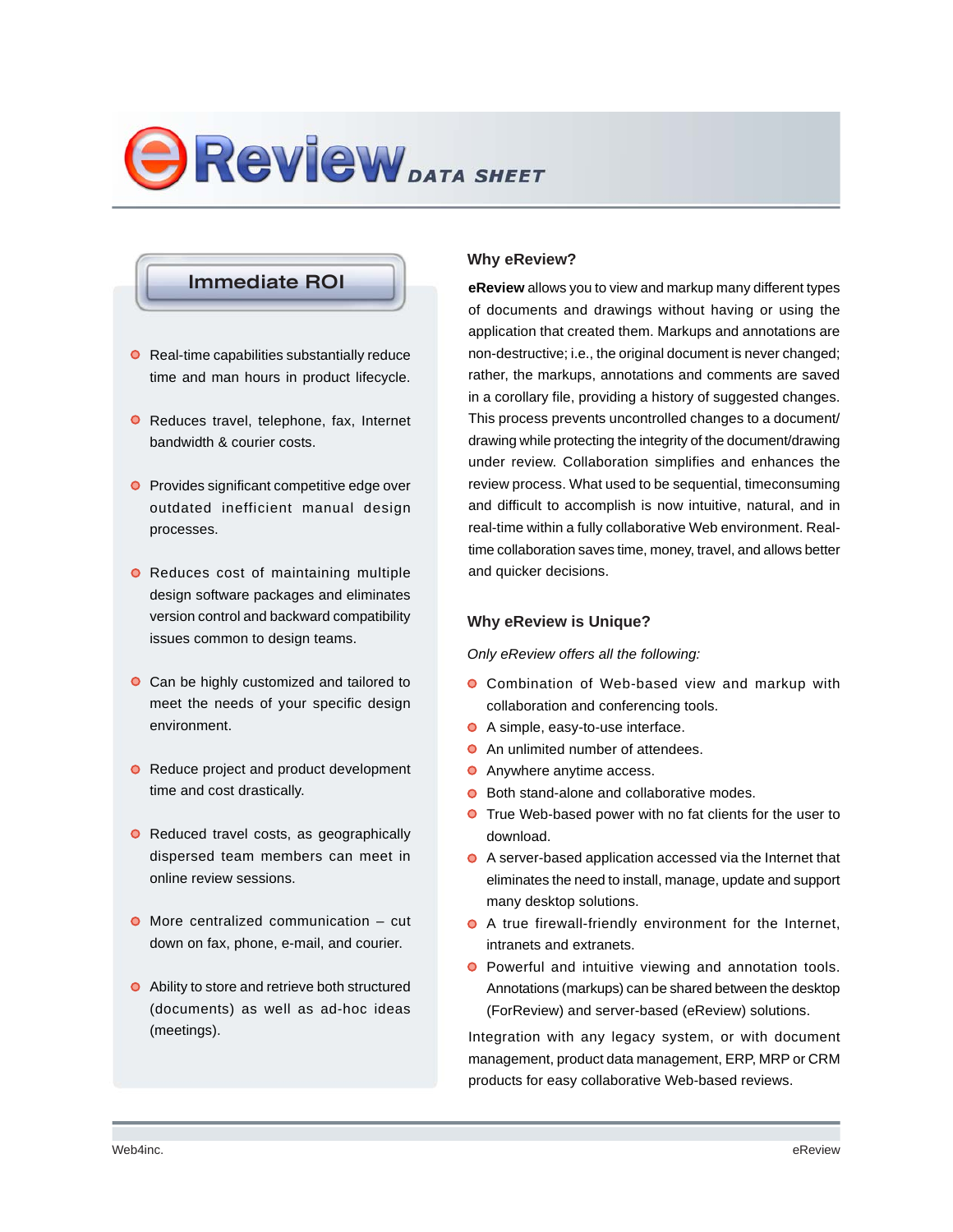

● View and comment on documents stored within an ECM without buying the originating application.

Better quality control by detecting problems

- $\bullet$  early and involvement of all players  $$ customers, contractors, suppliers and entire team in real-time decision binding meetings, or in structured asynchronous review processes.
- **O** Reduce number of licenses of the document originating applications.
- Cross platform, Server centric solutionruns on all flavors of UNIX, Windows, Sun-Solaris and Red-Hat LINUX and MAC-OS/ X.
- **O** Comes ready with a web server which is installed along with eReview during installation, however, works with all Web Servers and Web Application Servers, such as MS-IIS, Java Web Server, Apache, WebLogic, WebSphere to name a few.
- $\bullet$  Real-time capabilities substantially reduce time and man hours in product lifecycle
- **O** Reduces travel, telephone, fax, Internet bandwidth & courier costs.
- **Provides significant competitive edge over** outdated inefficient manual design processes.
- **O** Reduces cost of maintaining multiple design software packages and eliminates version control and backward compatibility issues common to design teams.

# **Asynchronous Mode...**

Real-time collaboration and ad-hoc workflow tools reduce the reaction time of the corporations much faster and enable them to respond to the constantly changing needs quickly and effectively. It also helps to collaborate on unstructured data and documents, capture the tacit knowledge and helps create a corporate memory of meetings that are searchable and repayable

As, current market conditions change, and companies start to free up in-house resources to save money, outsourcing and physical dispersion of the teams started increasing.

In these market conditions, we at Web4 see each time zone representing a loss of opportunity (from simultaneous collaborative work and communications) and an opportunity to cut time (from 7 x 24 development by teams in multiple continents). That is why; Web4 combines the advantages of eReview's real-time mode, where the concurrent meetings can take place, and Asynchronous document-review mode, when such real-time collaboration may not be possible.

Asynchronous mode allows teams to review multiple documents, in their own time, still collaborating with each other. The entire business process is built-in along with the collaboration technology. The teams can view, markup and comment on the documents. These comments get saved automatically and entire trail of comments can be seen by the team-members at any given time. The decision-making authority can then review the comments and take actions, such as "Approve the comments", "Reject", or "send it back without any action". All this can happen in separate times, or if some users happen to be online at the same time, then every user receives all actions in real-time; thereby, not wasting any time and money to review documents among the teams.

Only eReview's Asynchronous mode offers all the following:

- O Discuss on documents in their own time and not necessarily in real-time meetings.
- Ad-hoc workflows can be started disseminating information within document review teams.
- Easy navigation of reviewers (participants) and their comments; threaded discussions that allow all reviewers to comment against comments made by others.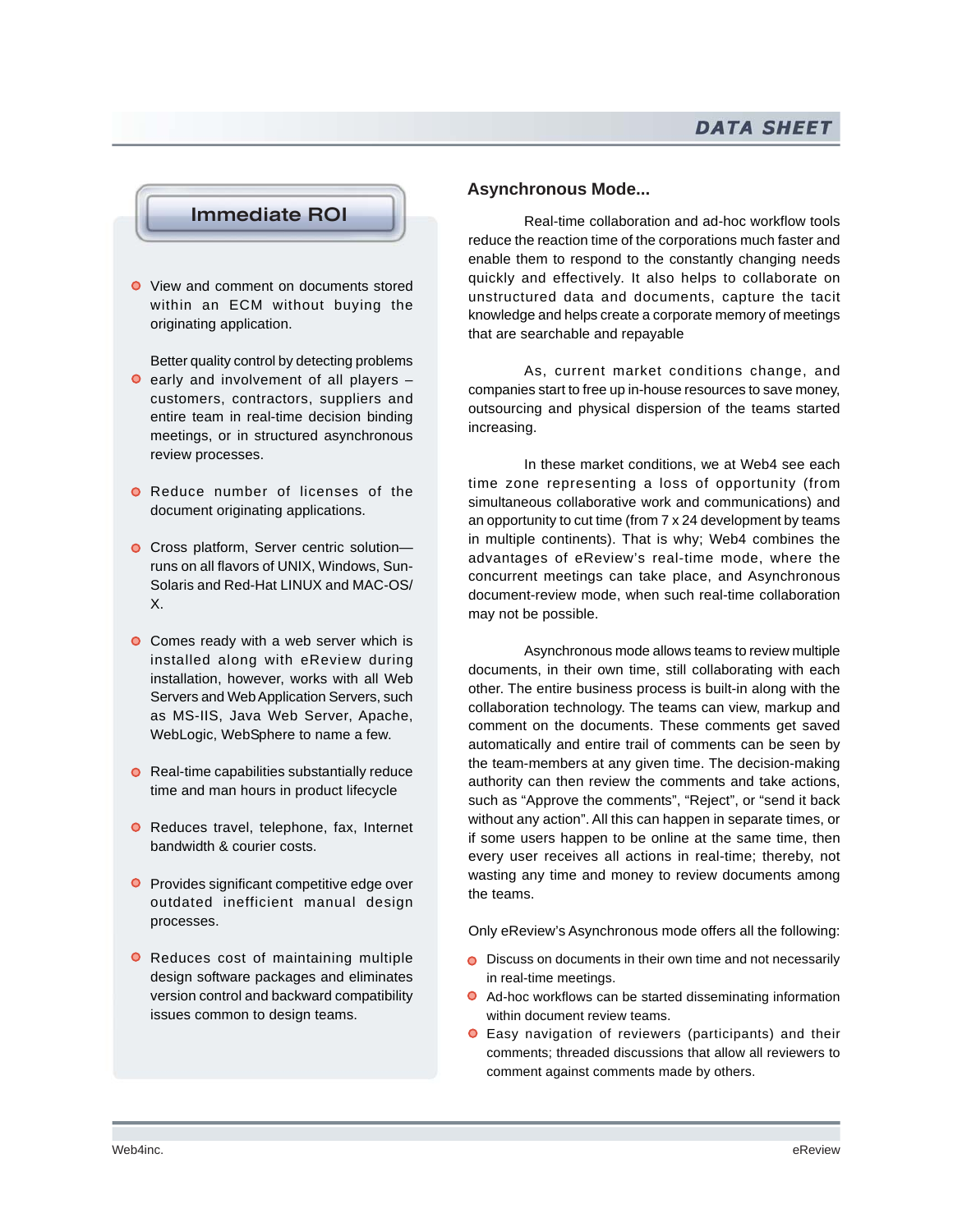# **Key Features:**

# *Enhanced viewing and reviewing of hundreds of formats*

- Large tiff files handled with tremendous viewing speed achieved through fast tiff viewing technology. Tiff files with thousands of pages are viewed with the speed of a single page file.
- O Optionally view documents in read-only mode with no markup capability.
- **•** Reduce training costs by presetting the same interface for viewing and markup hundreds of formats.
- Secured viewing. 128-bit SSL (https) support.
- **O** Compare/tile multiple documents side-by-side.
- **O** Compare/overlay documents of any formats supported.
- O Offline, desktop-based viewing without connected to the server.
- More formats supported (see the list of supported file formats).
- View and markup MS-Office formats in non-windows environments.
- **O** Support for CMYK colors for raster formats.
- **O** Enhanced and better PDF viewing by supporting PDF bookmarks.

# *Powerful Document centric Collaboration:*

#### **eReview provides a set of collaboration tools with features:**

- Share, conference, view and markup documents in real-time: True Web-based, crossplatform, server-centric solution
- Provides a true Multiple Document Interface (MDI). Open multiple documents or drawings in separate windows and collaborate on each individually/separately
- Instant switching between real-time collaborative reviewing (synchronous collaboration/conferencing) and individual reviewing (asynchronous collaboration)
- Asynchronously review document among a group of user, physically dispersed across the globe in a workflow/review process
- Join in a Synchronous, collaborative conference session to take faster decisions on documents among physically dispersed users in real-time meeting sessions
- Offers real-time sharing of documents, data as well as chat and whiteboard under one simple-to-use interface
- Audio conferencing tools within the same document-sharing environment to facilitate effortless audio communication across firewalls
- **e** eReview also allows attendees in a collaborative meeting to share their desktops/applications remotely over http in a firewall friendly way
- All events of the meetings can be saved and replayed back at any time for the ease of tracking. Different options to playback these saved "minutes of the meetings" with options to filter these recorded events, based on events, users, documents, and time slices
- History saved as XML file, saving disk space on the servers
- Restore saved meetings from the xml files
- Webcasting: Passive meeting members can participate in a meeting in a Webcasting session of ongoing eReview meetings
- **O** Threaded discussions/chat on a portion of the documents as an annotation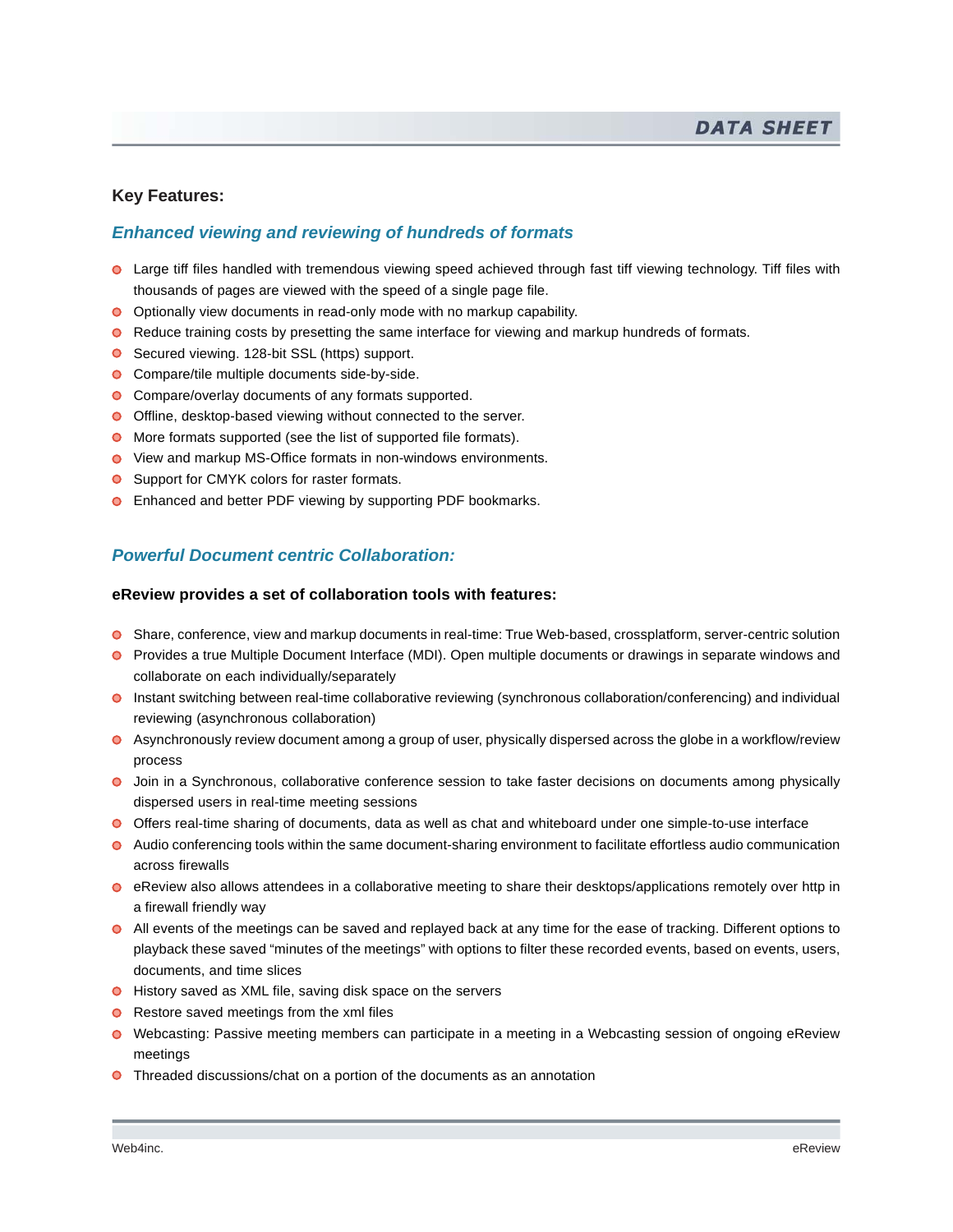# *Powerful Viewing Techniques*

#### **eReview provides a set of sophisticated viewing tools including:**

- Pan, zoom, and rotate and overview window (bird's eye view), Side-by-Side compare/tiling of documents and drawings, overlay feature etc
- **O** Server based and accelerator viewing provided
- Open files for viewing from the eReview vault, from the desktop or local network, or from any integrated document management or repository
- **O** Open files in either roaming (local) or collaborative modes (default)
- O Open files in preview mode for slow speed connections

#### *Markups and annotations*

- Very easy-to-use and intuitive markup/annotation tools
- **O** Multi-layered and multi-author markup paradigm
- **Intelligent markups retain the information about the authors. Improved markup paradigm**
- Add textual comments for all graphical markups
- **C** Comment on documents through easy-to-use, threaded comment markups. Multiple users can add their comments anywhere on the documents that get saved as threaded comments, providing history of all discussions
- Exchange markups across documents of different types. Copy-paste of markups across document types
- **●** With a click, see the authors of markups
- **O** Iconize annotations for ease of viewing
- Add overall comments to be seen by all users at any time
- **O** Redaction through external API parameter

#### *Powerful Printing Solution*

- **O** WYSIWYG Printing
- **O** Multi-page, multiple document printing
- **O** Printing Header, footer and watermarks
- **Printing with or without annotations**
- **O** Options to print using local print drivers
- **Printing 3D model snapshots**

#### *Simple, easy-to-use navigational controls*

- Easy-to-use, simple, explorer-like navigation controls to navigate documents, pages within documents and even markups/annotations
- Navigate between all pages or only pages with annotations with a click
- Get instant, on-the-fly summary of all comments/annotations within a collaborative session
- Use keyboard for easy navigation of documents
- See instant information about comments, documents, and pages within a documentreview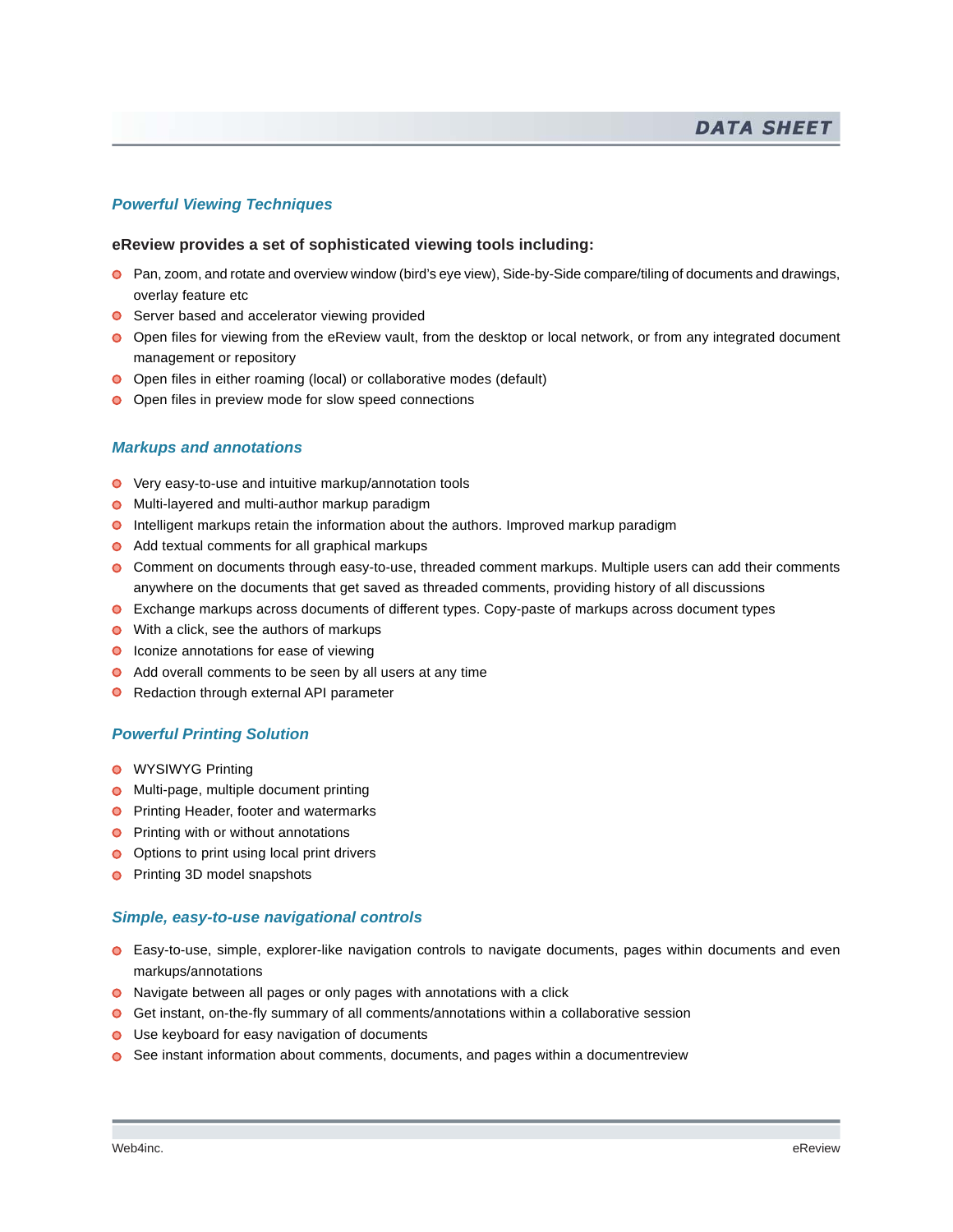#### *Search Capabilities*

- **■** Search annotations based on time
- **O** Full-text search capabilities on text-based documents
- **Instantly search only the pages with markups in an explorer-like, tree structure**
- **O** Toggle between annotations made by specific users
- **O** Search annotations within pages of documents

#### *Modularity*

- Full viewing modularity: When viewing different formats, only the required viewing modules load, resulting in a very thin and on-demand applet
- **O** Thin-client, lightweight java applet with minimum size of 1MB
- **O** Integrated meeting scheduler

#### *Administration Module*

- Full-fledged administration module for eReview administrators
- Server-side parameters can be controlled through "Administration Module" interface
- **O** Create and modify "User Profiles"
- Set User's Interface (UI), according to the ones saved in "user profiles"
- Create and modify "User Roles". For Example, "Administrators", "Power-users", "General Users" etc
- **O** Intuitive graphical user interface
- **O** Customizable color scheme of the graphical user interface

# *Accountability and History Module*

- Save files into multiple formats either on server side or locally
- **O** Save or playback collaborative sessions in a lightweight XML content providing history trail of past sessions
- $\bullet$ An already finished session can be restored through history module

# *Roll your own eReview: Customizable graphical user interface (GUI)*

- **O** Present toolbars with configurable tools (buttons), according to preferences. These configuration parameters are based on XML and are easy to configure
- Configurable menus and menu options. All the tools within eReview can be presented as menu options
- **O** Dock, undock, move or float toolbars
- **O** Enhance or reduce toolbars by adding or deleting buttons
- **O** Layout toolbars according to preferences
- **O** Create new toolbars
- Create new buttons for new features with their own icons and functions from external jar files
- **O** XML based user-profiles for separate set of users: save these profiles either on the server or client
- Predefine user-roles with separate set of tools and separate configuration: roles such as "administrators", "power-